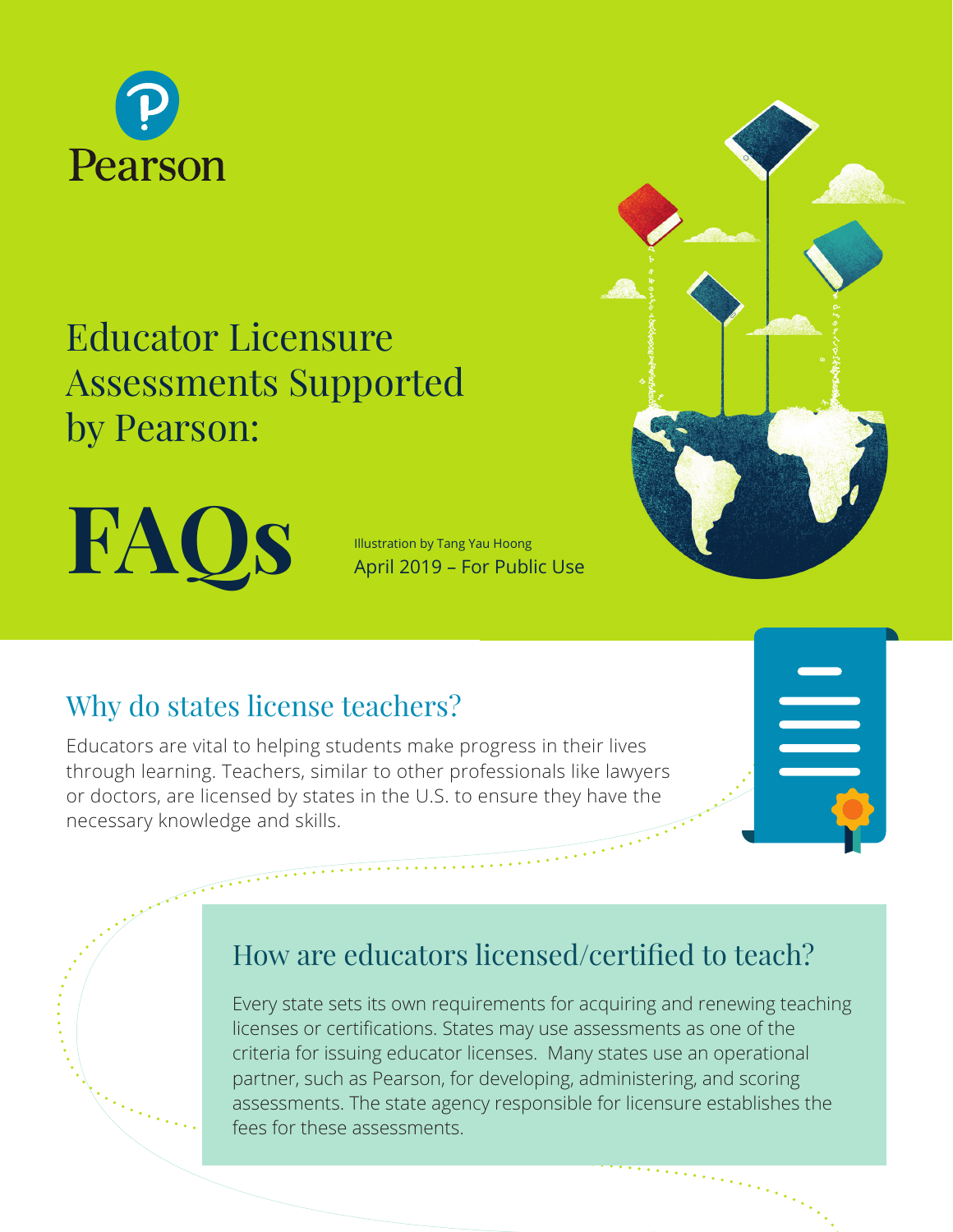#### Pearson's Role in Supporting State Educator Licensure Assessments

As the state's assessment contractor, Pearson works with the state to prepare and offer assessments that measure basic skills, subject matter expertise, or the practice of teaching, depending on and aligned to the state's needs.

Pearson offers expertise and experience in designing educator licensure assessments, bringing deep organizational knowledge, custom-built technology resources, and measurement experts to support states in achieving their goals for educators and their learning goals for students. The content and level of performance required to meet the standards for the assessments are set by the state. Pearson delivers customized assessment and support services based on the policies, statutes, goals, and requirements of the state.

Pearson works quickly, effectively, and collaboratively to act on the state's guidance and propose recommendations regarding program and assessment updates to align with the state's vision for education. Pearson's dedicated program team works to meet the diverse needs of states, educator preparation programs, and prospective educators. Pearson enables the rapid implementation of new state policies and corresponding innovations in a highly integrated, fast-paced environment, using a nimble technology infrastructure.



#### How are the passing scores set?

A panel of educators recommends passing scores for the assessment, which are then reviewed and decided by the state agency responsible for licensure. Standard setting activities to set the passing score solidify the final link in the chain of validity evidence that has involved educators from the beginning of the development process. The state-established passing score demonstrates the level of performance of individuals who meet the minimum competency required for entry-level teaching in the state's P–12 schools.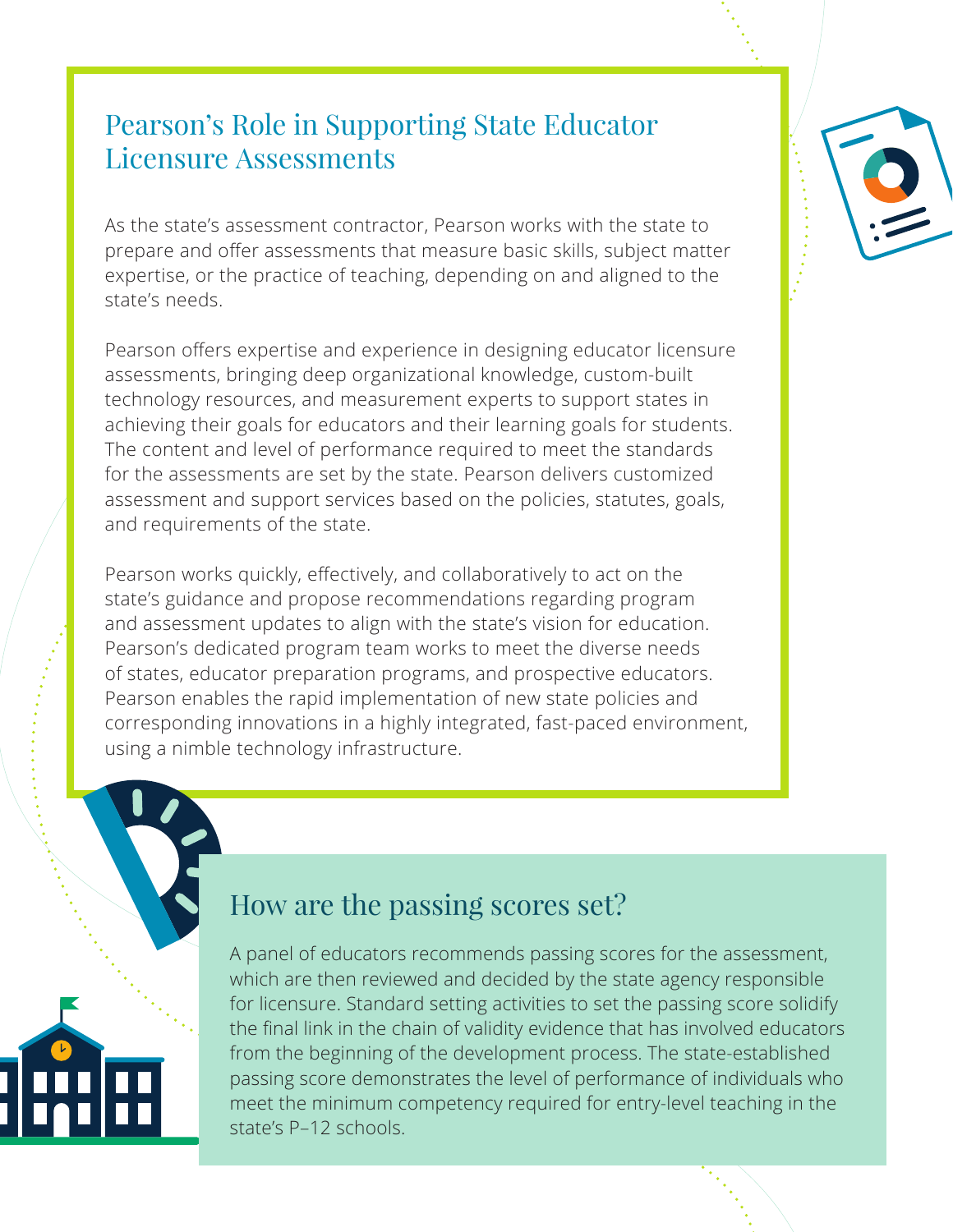## How are licensure assessments developed? Are educators involved in the process?

Pearson follows an industry-accepted process to develop assessments that are valid, reliable, fair, and administered in a standardized way. The multifaceted, systematic process begins by assembling the standards identified in state educator licensure regulations and other policy materials, such as curriculum frameworks, student learning standards, and professional learning and content standards. Assessment objectives describing the knowledge and skills a teacher candidate must demonstrate for each content standard are developed and then reviewed by educators and teacher educators. An assessment design is set and assessment items are drafted to correspond to the assessment's objectives. The final task is establishing the scoring criteria, which are aligned to the objectives and items, to evaluate the performance of teacher candidates.

Throughout the development process, Pearson works side-by-side with preschool to high school teachers and teacher educators to develop research-based assessments in accordance with nationally recognized Standards for Educational and Psychological Testing.<sup>1</sup> Knowledgeable educators who represent the diversity of the teaching population in a state review the materials and job analysis studies, which document and link the tasks teachers perform with the assessment content to strengthen validity evidence. Teachers and higher education professionals also conduct assessment framework and item reviews (for both content and bias prevention), and review the state-specific standards for passing.

*<sup>1</sup> American Educational Research Association, American Psychological Association, National Council on Measurement in Education, & Joint Committee on Standards for Educational and Psychological Testing (U.S.). (2014). Standards for educational and psychological testing.*

**Please refer to the table at the end of this document for more detailed information on the test development process.**

#### How can states update assessments to address current needs and maintain standards for teacher competency?

Pearson provides assessment and support services based on the policies, statutes, goals, and requirements of the state. In its work, Pearson provides support options to help states as the education needs and goals of the state change and emerge.

For example, in states' efforts to diversify the teacher workforce, address teacher shortages, or focus on different educational skills for teachers, a number of policies can be readily introduced around the requirements for teacher licensure without reducing standards for teacher competency. Pearson supports multiple, new approaches for states to facilitate candidate success in completing licensure assessment requirements. These approaches address the need to license more teachers to avert shortages and to maintain state standards for teacher competency.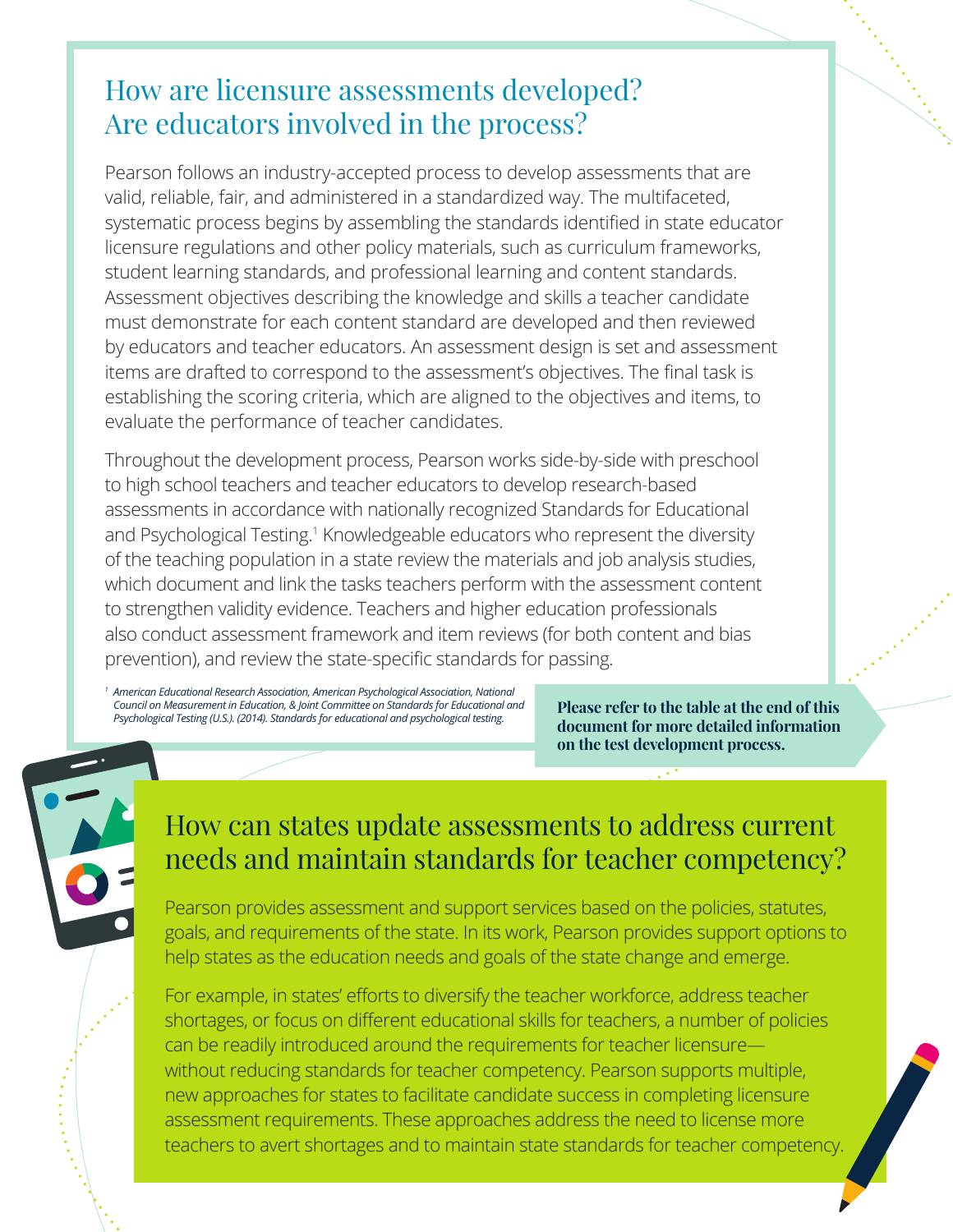## Test development process at a glance:

| Component                                                                     | <b>Task</b>                                                                                                                                                                                                                                                                                        |
|-------------------------------------------------------------------------------|----------------------------------------------------------------------------------------------------------------------------------------------------------------------------------------------------------------------------------------------------------------------------------------------------|
| Engage State<br><b>Educators to</b><br>Create and Align<br><b>Assessments</b> | Conduct initial assessment planning with state agency<br>1.<br>responsible for licensure.<br>Establish state educator content advisory and bias<br>2.<br>review committees to review assessment materials.<br>Assemble and review relevant standards for<br>3.<br>assessment alignment.            |
| П.<br>Define and Validate<br><b>Assessment Content</b>                        | Conduct job analysis study with state educators.<br>4.<br>Draft assessment frameworks and conduct reviews<br>5.<br>with state educators.<br>Conduct content validation surveys with state educators.<br>6.                                                                                         |
| Ш<br><b>Develop and Validate</b><br><b>Assessment Items</b>                   | Prepare assessment development specifications and<br>7.<br>item prototypes; conduct reviews.<br>Draft assessment items and conduct reviews<br>8.<br>with state educators.<br>Conduct field test, analyze field test results, and work<br>9.<br>with state educators to establish marker responses. |
| IV.<br>Administer<br>Assessments,<br><b>Set Passing Score,</b><br>and Report  | 10. Prepare and administer first operational<br>assessment forms.<br><b>11.</b> Conduct scoring.<br>12. Obtain passing score recommendation from state<br>educator passing score panel; state establishes<br>passing score.<br>13. Prepare technical report.                                       |